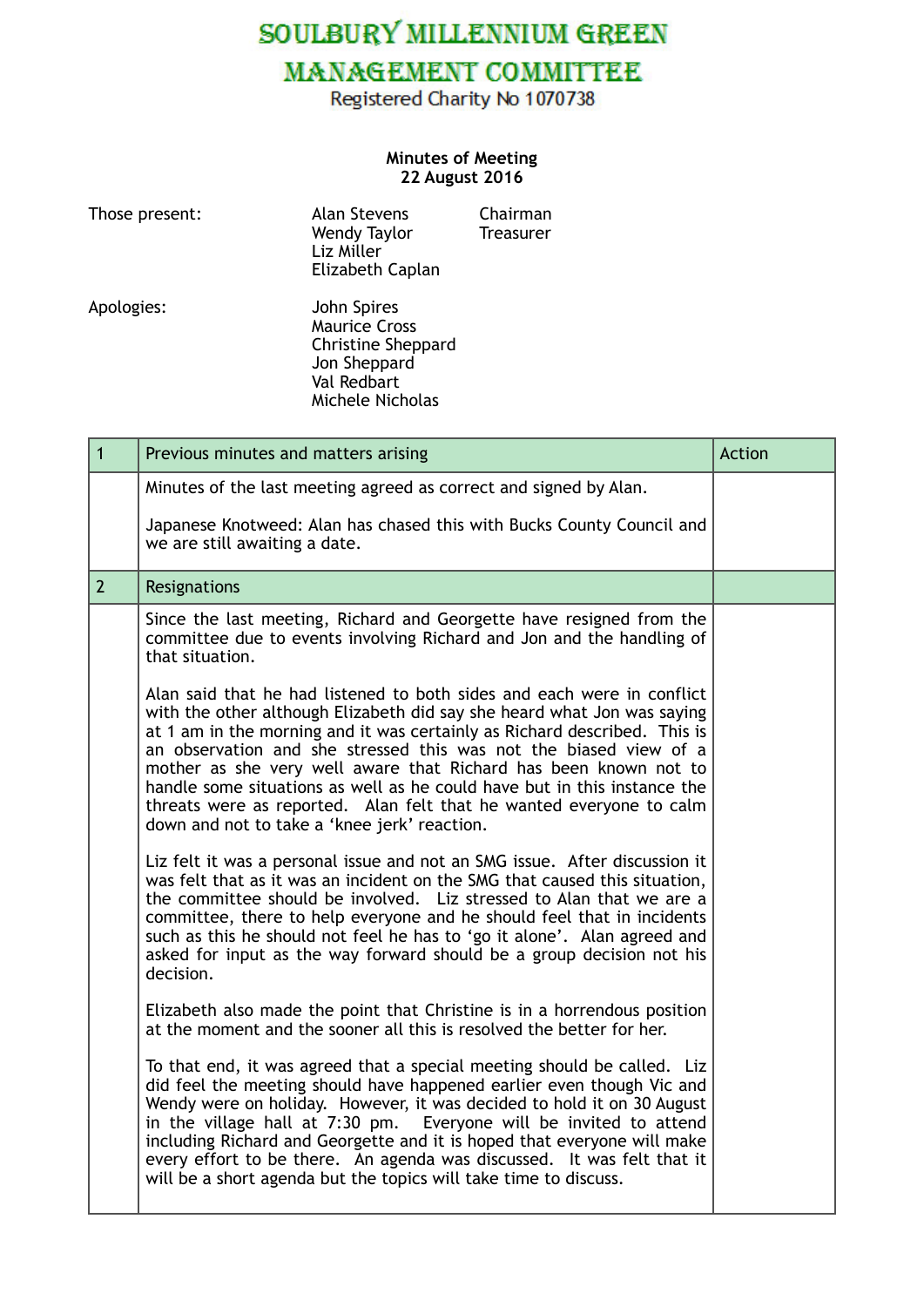| $\overline{3}$ | Finance report/income from events/website                                                                                                                                                                                                                                                                                                                                                                                         |       |
|----------------|-----------------------------------------------------------------------------------------------------------------------------------------------------------------------------------------------------------------------------------------------------------------------------------------------------------------------------------------------------------------------------------------------------------------------------------|-------|
|                | Current account balance:<br>£1,177.17<br>£4,959.93<br>Deposit account balance:<br>£25.88<br>Petty cash:                                                                                                                                                                                                                                                                                                                           |       |
|                | AVDC Lottery: We received £26.00 from Vale Lottery funds in August.                                                                                                                                                                                                                                                                                                                                                               |       |
|                | Website needs an update which Wendy will do now she is back from<br>holiday.                                                                                                                                                                                                                                                                                                                                                      | Wendy |
| $\overline{4}$ | Work in progress                                                                                                                                                                                                                                                                                                                                                                                                                  |       |
|                | In no particular order of importance:                                                                                                                                                                                                                                                                                                                                                                                             |       |
|                | • Alan purchased old Allan scythe for £40 and is refurbing it. Alan still Alan                                                                                                                                                                                                                                                                                                                                                    |       |
|                | working on it.<br>· Soil has been dumped by builder and has been spread about it a bit<br>but more work needs to be done. The Community Payback teams will<br>progress this.<br>• The big ditch needs clearing of weeds.<br>• Barbara Wray has asked if she can plant daffodils in the area around<br>the walnut tree. No-one had an issue with this.<br>• Annex to be the Field in Trust and WW1 site. John Spires in contacting | Vic   |
|                | the association to make sure they are aware we have dedicated an $ $ Vic<br>area.<br>• Liz has been pruning the orchard apple trees. Fruit beginning to come<br>ripe for picking.                                                                                                                                                                                                                                                 |       |
| $\overline{4}$ | Events 2016                                                                                                                                                                                                                                                                                                                                                                                                                       |       |
|                | Bonfire Night 5/11/16: Bonfire site reseeded. Sponsorship/donations to<br>be looked at for same reason as for Soulfest. Vic said he would look at Vic<br>this. Flowerbed at bonfire site is looking good.                                                                                                                                                                                                                         |       |
|                | A list of events needs to be put together for 2017. The parish council<br>will approach all surrounding parish councils to see what they are doing<br>and when so we do not clash. Attendance for our events this year was<br>down due to clashing events.                                                                                                                                                                        |       |
| 5              | 100 Club                                                                                                                                                                                                                                                                                                                                                                                                                          |       |
|                | The 100 Club was drawn and the winner is:                                                                                                                                                                                                                                                                                                                                                                                         |       |
|                | August: Ginny Skeels                                                                                                                                                                                                                                                                                                                                                                                                              |       |
|                | Wendy issued cheque to Elizabeth for despatch to winner.                                                                                                                                                                                                                                                                                                                                                                          |       |
| 6              | Any other business                                                                                                                                                                                                                                                                                                                                                                                                                |       |
|                | • Christine was unable to attend the meeting but left a note with Wendy<br>to say that:<br>• fruit is beginning to ripen for picking<br>• the flower beds in the top meadow are looking especially nice and<br>thanked Richard and Georgette for their efforts<br>• there is no hay for the chickens, are we going to make our own. In the<br>meanwhile Wendy would find some at her yard again.                                  | Wendy |